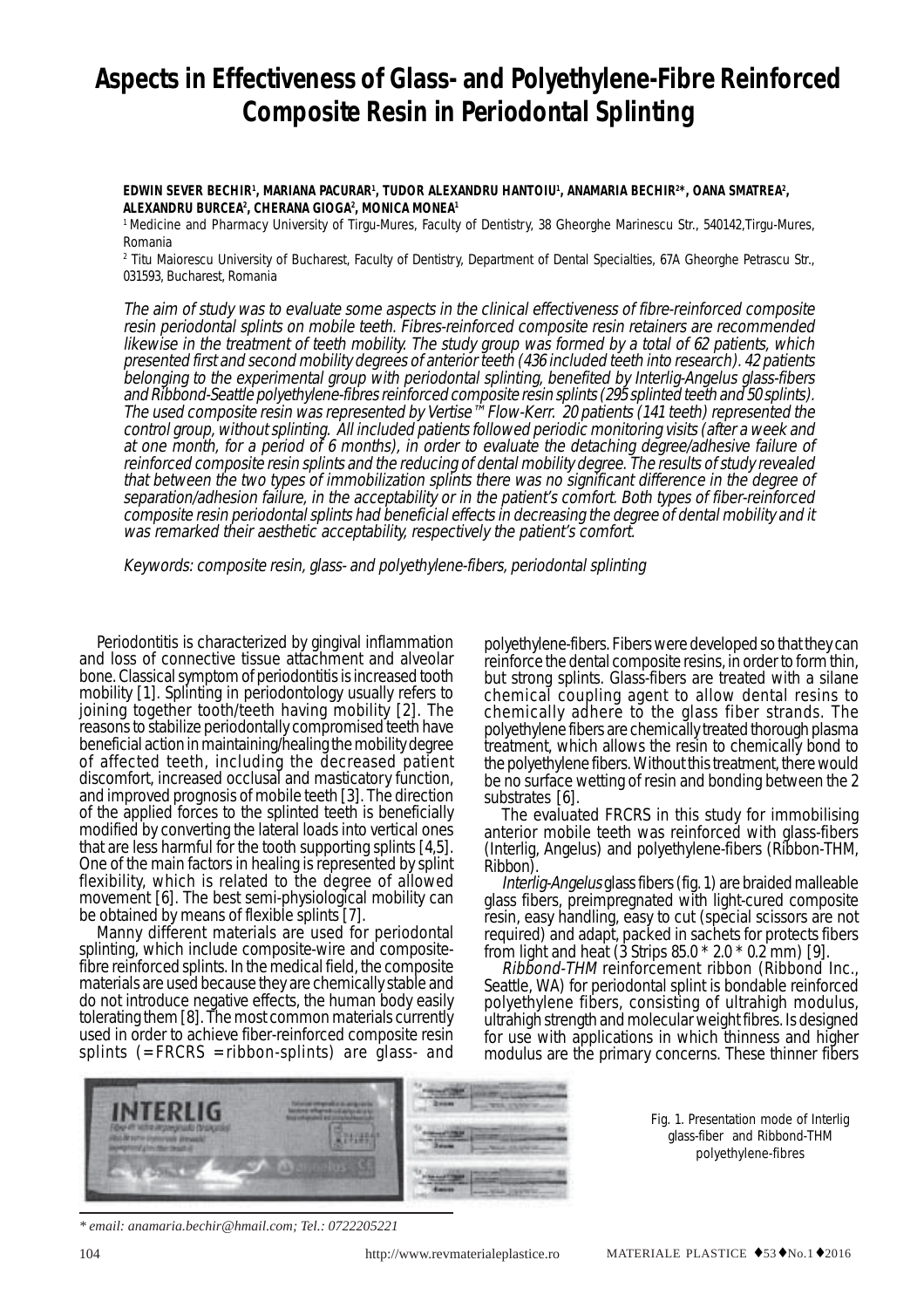

Fig. 2. Presentation mode of Vertise™ Flow (Kerr) composite



Fig. 3. The component nanoparticles of Vertise™ Flow (Kerr) composite resin

with a higher thread count far exceed the breaking point of fiber-glass and are so tough that specially made scissors are required to cut them. These fibers have only 0.18 mm thick, and are treated with cold gas plasma to enhance its adhesion to synthetic restorative materials, including chemically cured or light-cured composite resins. Its composition utilizes pre-impregnated, silanized, plasma treated, ultra high molecular weight (UHMW) polyethylene

fibres (fig. 1).<br>Vertise<sup>™</sup> Flow - Kerr (fig. 2) is a new category of selfadhering flowable composite which not require separate bonding step, with high bond strengths to dentin and enamel and high adhesion.

This composite consists of 4 filler types (fig. 3): prepolymerized filler, 1-micron barium glass filler, nanosized colloidal silica, and nano-sized Ytterbium fluoride. The average particle size of Vertise™ Flow is 1 micron. The pre-polymerized filler (PPF) help minimize shrinkage, enhances the handling characteristics of the material, making it smooth and easy to manipulate. Nanoparticles enhance the polishability of the material and achieve special rheological property, or thyxotropic, nonslumping behaviour. Nano-ytterbium fluoride particles give Vertise™ Flow radiopacity index (of 320%) for easy detection with X-rays.

 $Vertize^{m} Flow$  composite has an acidic phosphate group (for etching the tooth structure and also for chemically bonding to the calcium ions within the tooth structure), two methacrylate functional groups (for copolymerization with other methacrylate monomers to provide increased cross linking density and enhanced mechanical strength for the polymerized adhesive) (fig. 4)[10].

#### **Experimental part**

Our clinical study was designed as case series and was conducted in Dental Medicine Faculties of Tirgu-Mures University of Medicine and Pharmacy, respectively of Titu Maiorescu University of Bucharest, between April 2013 and March 2015.

The tested null hypothesis was that there would be no difference between the two types of used splint materials, in terms of their clinical effectiveness.



**GPDM Adhesive Monomer** 

The study group were formed by a total of 62 patients (33 females, 29 males, mean age: 45 years old), which presented first and second degrees mobility of maxillary or/and mandibular anterior teeth, had undergone nonsurgical periodontal treatment and occlusal adjustment where was necessary and had the recommendation for applying periodontal splints.

<sup>42</sup> patients belonging to the experimental group benefited by FRCRS achieved by Interlig-Angelus glassfibers (21 patients, 12 females, 9 males, mean age: 45 years old, with 143 splinted teeth, 24 FRCRS) and Ribbond-Seattle polyethylene-fibers (21 patients, 12 females, 9 males, mean age: 45 years old, with 152 splinted teeth, 26 FRCRS). The flowable composite resin represented by Vertise™ Flow-Kerr was tested in combination with the two used fibers for FRCRS.<br>20 patients (9 females, 11 males, mean age: 44 years

old with 141 anterior teeth with mobility), represented the control group, without FRCRS.

The distribution of patients in groups, after gender, number of included teeth and the used fibers for reinforcement is presented in figure 5.



Fig. 5. The distribution of patients in groups, after gender, included teeth and used fibers

The exclusion criteria of patients for collection of data were represented by the patients who had used antimicrobial mouthwashes, antibiotics within the previous 3 months of the study and have systemic disease.

The inclusion criteria of patients in the trial were represented by the patients who presented good tooth brushing and mouth-rinsing after their special training.

All patients received oral prophylaxis at the start of the study. After the removal of dental calculus deposits, the teeth were cleaned by using fine pumice, prophylaxis brush on a slow-speed hand-piece, water slurry and rubber cups. In both groups, patients received oral hygiene instructions in the use of interdental brush, additionally to Bass method of tooth brushing.

The used bonding technique to connect the mobile teeth each other by reinforcing with fibers was the bonding method with Vertise™ Flow composite resin. The enamel of lingual surface of selected teeth were washed and gently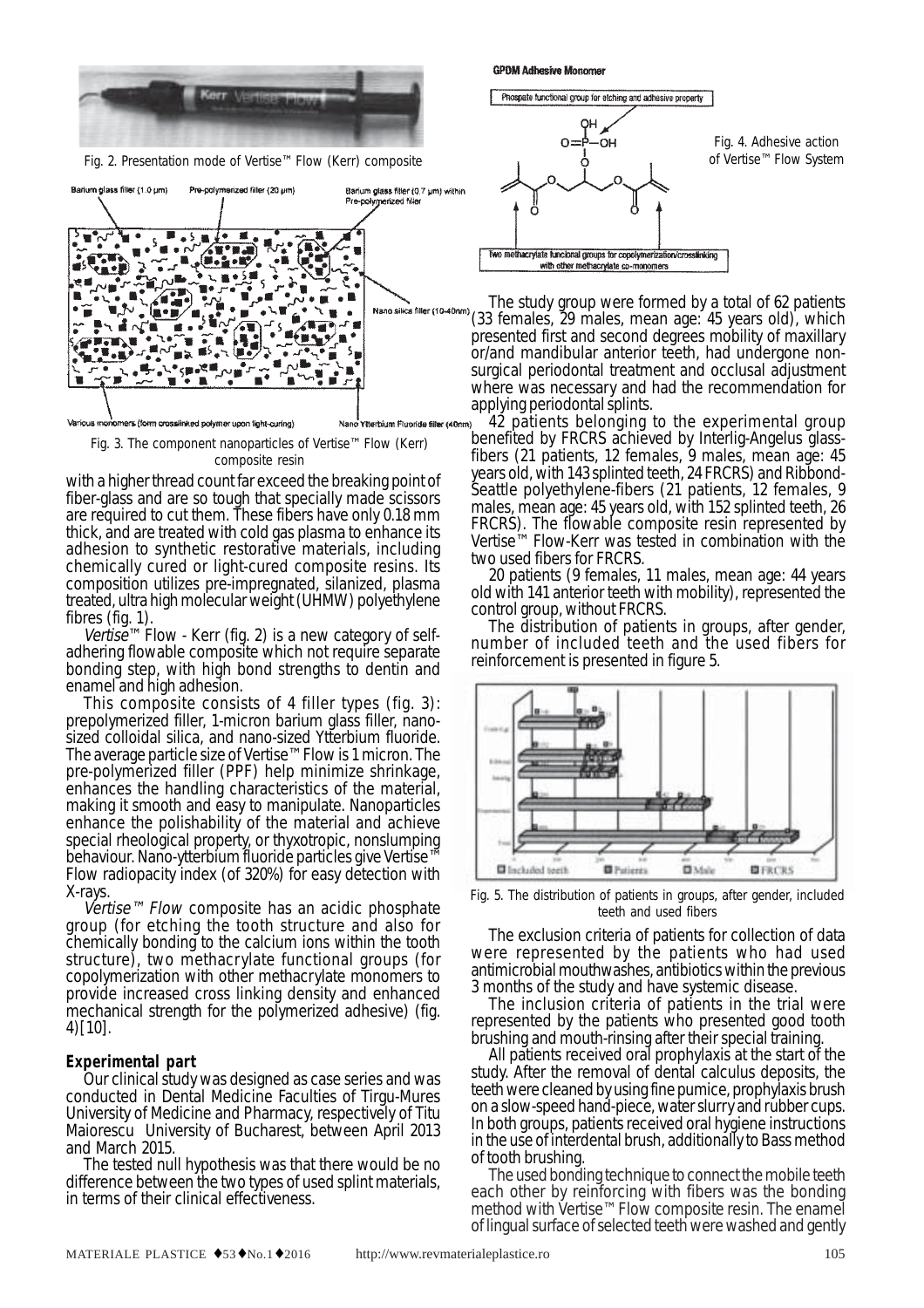

Fig. 6. The aspect of two FRCS: left: with Interlig-Angelus; right: with Ribbond-Ribbond Inc.

air-dried. Fibers were measured and cut to the desired dimension. A thin layer of Vertise™ Flow resin was applied on the enamel surfaces by using a microbrush and left uncured. The cut ribbons were carefully adapted on the lingual surfaces of anterior teeth into the uncured composite, pushed into the embrasures and a new thin layer of flowable resin were applied. The excess of composite resin was removed before light curing. Each segment of splints was light-cured for 20 seconds. A new layer of flowable resin was applied on splints and each segment was light-cured for 30 s, to be certain that the light penetrated in the ribbon and the composite resin is completely cured. The occlusion was checked and adjusted if it was necessary and the surface of composite resin was finished with burs for composites. The polishing was realised with hand-piece at 3000 rpm, with polishing paste, in order to not expose the fibers of ribbons.

Patients were informed about possible complications and instructed to call upon experience of a failure. After one week, all patients were recalled to monitoring their oral hygiene, occlusion and the presence of possible composite resin remnants.

The aspect of used periodontal splints, reinforced with Interlig-Angelus glass-fibers and Ribbond-Ribbond

In order to evaluate the detaching degree of reinforced composite resin splints and the decreasing degree of dental mobility, all included patients followed periodic monitoring visits after a week and at one month, for a period

of 6 months, therefore a total of seven monitoring visits. and classified as follows: A=adhesive failure (failure between enamel and composite resin), C=cohesive failure in resin (failure in composite resin thickness),  $F=$  fibers failure (failure in fibers thickness) and M=mixed failure (a combination of the above).<br>The assessments of teeth mobility degree in both groups

of patients (experimental-with FRCRS and control) were realised after 6 months and were conducted in accordance to the following:  $A = \text{good}$  amelioration of mobility,  $B = \text{few}$ amelioration of mobility, C=none amelioration.

Each patient of experimental group (with FRCRS) was asked about the esthetic result of retainer (visibility while talking and smiling), by means of VAS (Visual Analogue Scale) in which the 0 point means poor esthetic result effect and 10 means excellent esthetic effect.

### **Results and discussions**

The evaluation of the detaching degree/adhesive failure of reinforced with fibers composite resin splints is presented in table 1.

Failures in FRCRS with Interlig-Angelus (Kerr) glass-fibers (24 splints on 143 teeth) were detected after 2 months (at third monitoring visit). In total, appeared 14 failures, 5 adhesive, 3 cohesive, 3 fiber and 4 mixed failures in 25 teeth from a total of 143 splinted teeth. Only one FRCRS reinforced with Interlig glass-fibers presented an oblique fissure during the study, but the fissure of composite resin was apparent, and the composite resin or the splint did not separate from the lingual surface of the teeth.

Failures in FRCRS with Ribbond**-**THM (Ribbond Inc.) polyethylene-fibers (26 splints on 152 teeth) were identified after 2 months (at third monitoring visit). In total, appeared 13 failures, 5 adhesive, 4 cohesive, 2 fiber and 2 mixed failures, in 23 teeth from a total of 152 splinted teeth.

The evaluation of the mobility degree in FRCRS after 6 months of immobilisation with FRCRS is presented in table 2.

The degree of mobility is decreased in both the groups (experimental and control), but this decrease was more pronounced in the experimental group (95.93%), compared to control group (26.24%). In experimental group, more reduction of tooth mobility appeared in Ribbond group (96.04%), compared to Interlig group (95.80%) (table 3).<br>The null hypothesis of the study was partially rejected,

because no significant difference was detected between

| Monitoring     |                      |                                                                                                                                        | Failures in FRCRS (24)<br>with Interlig fibers (143 teeth) |   |                                        | Failures in FRCRS (26)<br>with Ribbond fibers (152 teeth)         |                                                                  |  |   |                                                                                             |  |  |
|----------------|----------------------|----------------------------------------------------------------------------------------------------------------------------------------|------------------------------------------------------------|---|----------------------------------------|-------------------------------------------------------------------|------------------------------------------------------------------|--|---|---------------------------------------------------------------------------------------------|--|--|
| visits         |                      |                                                                                                                                        |                                                            | м | Total<br>failures                      | А                                                                 |                                                                  |  | M | Total<br>failures                                                                           |  |  |
| After 1 week   |                      |                                                                                                                                        |                                                            |   |                                        |                                                                   |                                                                  |  |   |                                                                                             |  |  |
| After 1 months |                      |                                                                                                                                        |                                                            |   |                                        |                                                                   |                                                                  |  |   |                                                                                             |  |  |
| After 2 months |                      | $1(3 \text{ teeth})$ $1(1 \text{ tooth})$                                                                                              |                                                            |   |                                        | $\left 2\right\rangle$ (4 teeth) $\left 1\right\rangle$ (2 teeth) |                                                                  |  |   | $(2 \text{ teeth})$                                                                         |  |  |
| After 3 months | $1(2 \text{ teeth})$ |                                                                                                                                        |                                                            |   |                                        |                                                                   | $1(1 \text{ tooth})$ 2 (3 teeth $1(3 \text{ teeth})$ 1 (1 tooth) |  |   | $ 2(4 \text{ teeth}) $                                                                      |  |  |
| After 4 months |                      | $1(4 \text{ teeth}) 1(1 \text{ tooth}) 1(1 \text{ tooth} 1(1 \text{ tooth}) 4(7 \text{ teeth}) 2(3 \text{ teeth}) 1(1 \text{ tooth}) $ |                                                            |   |                                        |                                                                   |                                                                  |  |   | $3(4\ttext{ teeth})$                                                                        |  |  |
| After 5 months | $2(4 \text{ teeth})$ |                                                                                                                                        |                                                            |   | $1(1$ tooth) $1(2$ teeth) $4(7$ teeth) | $\tilde{\phantom{a}}$                                             |                                                                  |  |   | $1(1 \text{ tooth})$ 1 (1 tooth) 1 (2 teeth) 3 (4 teeth)                                    |  |  |
| After 6 months |                      | $1(1$ tooth)                                                                                                                           |                                                            |   |                                        |                                                                   |                                                                  |  |   | $(3 \text{ teeth})$ 2 (4 teeth) 1 (4 teeth) 1 (1 tooth) 1 (1 tooth) 1 (3 teeth) 4 (9 teeth) |  |  |

**Table 1** THE EVALUATION OF DETACHING/ADHESIVE FAILURES IN FRCS

|                                                                                        | Teeth belonging to the experimental groups (295 teeth)                                                            |  |  |    |    |  |                                                             |  |  |     | <b>Teeth belonging</b> |                                                                   |  |   |    |  |  |    |
|----------------------------------------------------------------------------------------|-------------------------------------------------------------------------------------------------------------------|--|--|----|----|--|-------------------------------------------------------------|--|--|-----|------------------------|-------------------------------------------------------------------|--|---|----|--|--|----|
| Monitoring<br><b>Visit</b>                                                             | Splinted teeth with Interlig fibers<br>$(143 \text{ teeth})$                                                      |  |  |    |    |  | Splinted teeth with Ribbond fibers<br>$(152 \text{ teeth})$ |  |  |     |                        | to the control group<br>$(141 \text{ teeth})$                     |  |   |    |  |  |    |
| At presenting                                                                          | Teeth with I-st   Teeth with II-nd                                                                                |  |  |    |    |  |                                                             |  |  |     |                        | Teeth with I-st Teeth with II-nd Teeth with I-st Teeth with II-nd |  |   |    |  |  |    |
|                                                                                        | degree of mobility degree of mobility degree of mobility degree of mobility degree of mobility degree of mobility |  |  |    |    |  |                                                             |  |  |     |                        |                                                                   |  |   |    |  |  |    |
|                                                                                        |                                                                                                                   |  |  |    |    |  |                                                             |  |  |     |                        |                                                                   |  |   |    |  |  |    |
|                                                                                        |                                                                                                                   |  |  | А  | R  |  | А                                                           |  |  |     |                        |                                                                   |  | R |    |  |  |    |
| After 6 months                                                                         | 28                                                                                                                |  |  | 96 | 12 |  | 30                                                          |  |  | 101 | 12                     |                                                                   |  |   | 15 |  |  | 89 |
| * A-good amelioration of symptoms, B-few amelioration of symptoms, C-none amelioration |                                                                                                                   |  |  |    |    |  |                                                             |  |  |     |                        |                                                                   |  |   |    |  |  |    |

|                    | Groups               |        |           | Total  |          |
|--------------------|----------------------|--------|-----------|--------|----------|
| Experimental       | Interlig (143 teeth) | 86.71% | 9.09%     | 95.80% | 4.19%    |
|                    | Ribbond (152 teeth)  | 86.18% | 9.86%     | 96.04% | 3.94%    |
|                    | In total (295 teeth) | 86.44% | $9.49\%$  | 95.93% | $4.06\%$ |
| Control (141teeth) | 9.92%                | 16.31% | $26.24\%$ | 73.75% |          |

\* A-good amelioration of symptoms, B-few amelioration of symptoms, C-none amelioration

**Table 2** THE EVALUATION OF MOBILITY DEGREE IN EXPERIMENTAL AND CONTROL GROUP AFTER 6 MONTH

**Table 3** THE PERCENTAGE OF THE OBTAINED RESULTS IN THE MOBILITY DEGREE OF STUDIED TEETH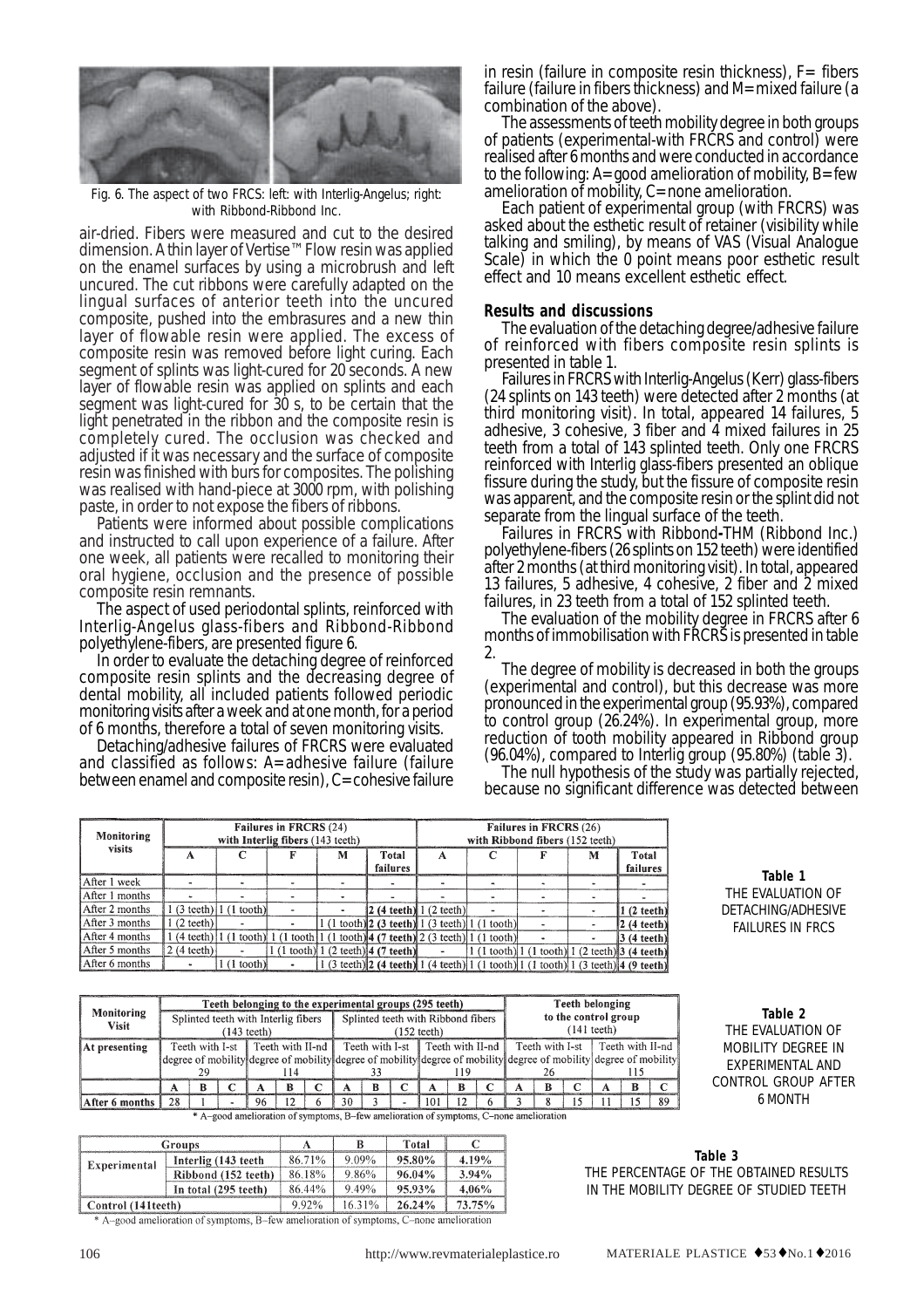the percentages in the mobility degree of studied teeth immobilised with the two types of FRCRS.

After studying the recorded statements from patients, according to scale VAS (Visual Analogue Scale, in which the 0 point means poor esthetic result effect and 10 means excellent esthetic effect), we found that the esthetic result in used FRCRS was situated between 8-10 points.

Additionally, all patients of the experimental group reported the improvement of masticatory comfort after placement of the reinforced splints.

No adverse reaction was observed.

It was observed a higher degree of dental plaque index in the unsplinted teeth as compared to splinted teeth with FRCRS, but statistically, no significant difference appears

between the studied groups.<br>The advantages of manufacture periodontal splints directly in oral cavity are multiple: the procedure can be effectuated in one appointment; with the exception of the fibre-mesh material, not requires unusual materials; the bonded splints are less invasive on the abutment teeth; interdentally spaces may be shaped, to facilitate the access for oral hygiene; repairs can be performed directly in oral cavity, without any complicated techniques or materials. Another advantage are represented by the facts that all adjustments regarding the design, the esthetic details and the occlusal and soft-tissue relationships, can be performed immediately, with a minimum of time, during monitoring appointments.

Hallmon and all [11] claims that reduced periodontal attachments determine the apparition of tooth mobility and migration, causing misaligned occlusal forces. Checherita and all [12] states that a proper examination and differential diagnosis is necessary to lead to a decision regarding the appropriate role of splint therapy and that it should be take in consideration both the physical and chemical properties of materials used to manufacture splints and the behaviour of dental materials in the oral cavity. After Littlewood and al [13], the factors which influence the success and longevity of FRCRS are the material type used for splinting, the composite resin type used for bonding, the number of dental units included for bonding and the location of splint (maxillary or mandibular dental arch). Renkema and al [14] states that lingual retainers are generally used for long-term retention purposes and after Ruse and al [15], lingual splints are subjected in clinical conditions to cyclic stresses as a result of mastication, occlusion and intra-oral habits.

Cacciafesta and al [16] claims that, even with higher flexibility of polyethylene-fibers versus glass-fibers reinforced composite resin retainers, some limitations in the clinical use of polyethylene FRCRS still persist, because the polyethylene-fibers were found to be significantly rougher than glass-fibers and resin based restorative materials, and this roughness can result in a higher retention of bacteria than in the other materials tested. The researches of Vallittu [17], sustain that reinforcement of polymers with a ribbon layer slightly increases the transverse strength, but the adherence of the polyethylenefibers to the base polymer have been shown to be poor.

Lie Sam Foek and al [18] states that fiber-glass ribbons were introduced into fiber-reinforced composite resin splints for replacing wire retainers, and so, providing chemical adhesion of the splinting material to the bonding agent. After Ganesh and Tandon [19], the factors which influence the physical properties of fibre reinforced structures are the fibre loading within the restoration, respectively the efficacy of the bond at the fibre resin interface, fibre orientation and fibre position. The

researches of Tanner and al [20] concluded that in the oral environment, polyethylene-fibers reinforced composite resin retainers promotes plaque accumulation and adhesion of microorganisms more than glass-fiber reinforced composite resin retainers, restorative composite and dental ceramic. According to studies conducted by Singla and al [21], fiber-reinforced composite splints combine the chemical, adhesive, and aesthetic characteristics of composite resin with the strength of a thin, high-elastic-modulus reinforcing ribbon. The researches of Chandra and al [22] referring to the bonded polyethylene fiber reinforcement ribbon and stainless steel wire plus composite resin splint have showed good compatibility with the gingival tissues and oral mucosa, without side effects. After Brauchli and all [23], the most important advantage of fiber-reinforced composite resin splints is their high transparency, which makes these

retainers almost invisible.<br>In light of minimal-invasive dentistry, this new approach promotes a more conservative splinting, based on the effectiveness of current enamel-dentine adhesives and composites [24]. After Grandini and al [25], the adhesive splint material and the tooth are exposed to repeated subcritical loads during the masticatory process, and by the induced fatigue, can appear the partial or total failure of one or more components of this system. Dahl and al [26], presented favourable results concerning the survival of lingual splints, and the percent of breakage of the retainer material and the debonding of composite resin that bonded the ribbon fibers onto the tooth surface has been reduced. Noditi and al [27] underline that the advantages of the direct technique for creating the provisional restorations consist of a practical and quick fabrication with low cost. After the researches of Bolcu and all [28], under the action of external forces, the punctual fracture of a reinforcement thread makes the loading to be taken over by the others fibers in respective area.

In the specialty literature [29,30], there is great controversy about in vivo failure-survival rates of lingual retainers, in vitro testing of different retainer materials and the interpretations of results. The factors which can induce the fatigue effect on composite resin dental materials are these associated with the cyclic load (quantity, magnitude, direction of load application) and these related with the tested material (type of reinforcement, filler-matrix ratio, interfacial strength).

Based on the results of their study, Julosky and al [31] concluded that the fiber reinforcement of flowable composite does not affect its shear bond strength to ungrounded enamel and that the flexural strength of fiber reinforced composite resin retainers are significantly influenced by fiber composition and pattern. Meiers et al [32], tested the debonding force of fiber-reinforced composite retainers and concluded that debonding force was not dependant on the type of adhesive resin used, whereas Scribante et al [33], suggested the use of a specific lingual retainer adhesive instead of a flowable composite to achieve better results.

Vertise™ Flow composite [34] bonds in two ways: primarily through the chemical bond between the phosphate functional groups of a GPDM monomer and calcium ions of the tooth, and, secondarily, through a network formed between the polymerized monomers of Vertise™ Flow and collagen fibers (as well as the smear layer) of dentin. The tight interface obtained to enamel and dentin demonstrates the self-adhering capacity of the self-adhering flowable composite. SEMs show tight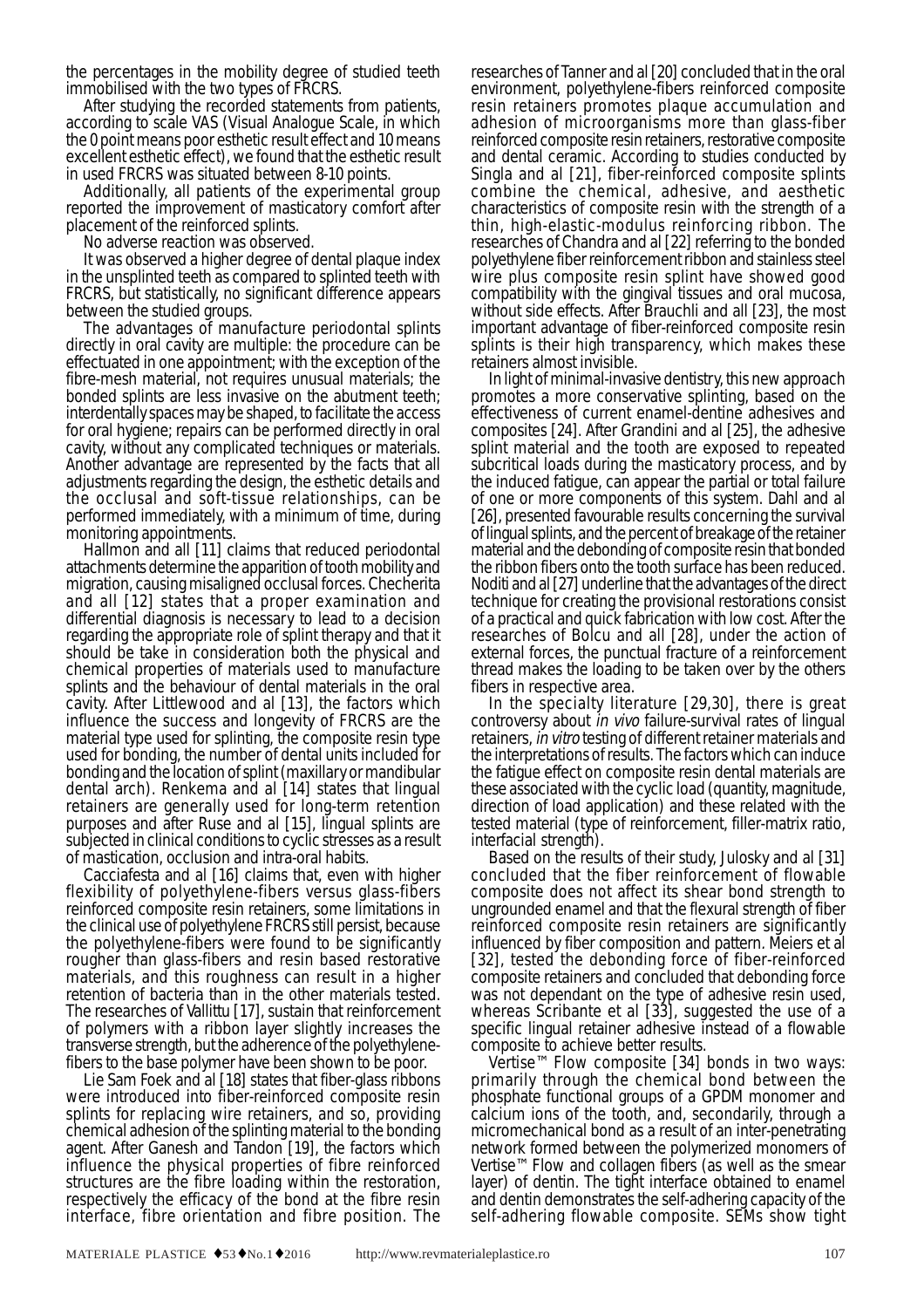

Derdin tobules

Fig. 7. SEMs of interfacial adaptation to dentin of Vertise™ Flow

interfacial adaptation of Vertise™ Flow to dentin, indicating good wetting and bonding capacity (fig. 7).

In conformity with the study of Ahrari and al [35], light cure adhesive and flowable composite showed excellent biocompatibility of bonding adhesive resins. Martha and al [36], states that etching with a self-etching primer cause

just a moderate demineralization of the enamel surface. Tayab and al [37] claims that in dentistry, both glassand polyethylene-fiber has tremendous potential as reinforcement, but understanding the unique characteristics of each fiber type will enable the clinician in making appropriate choices during framework construction.

## **Conclusions**

The reinforcement fibers used in research, have presented very good clinical effectiveness.

Both types of FRCRS used in the experimental group, have proven their beneficial qualities in decreasing the dental mobility degree of anterior teeth, compared with

teeth of control group.<br>Concerning the detaching/adhesive failures, no significant difference was detected between the percentages of failures in the two types of FRCRS.

Both FRCRS type have demonstrated their excellent aesthetic acceptability and their comfort.

## **References**

1.\*\*\* Mosby's Dental Dictionary, 2nd edition. © 2008 Elsevier, Inc., http://medical-dictionary. thefreedictionary.com/periodontitis

2.BERNAL G, CARVAJAL JC, MUÑOZ-VIVEROS CA. A review of the clinical management of mobile teeth. J Contemp Dent Pract 2002;**3**, p. 10

3.FORABOSCO, A., GRANDI, T., COTTI, B. The importance of splinting of teeth in the therapy of periodontitis. Minerva Stomatol. 2006; **55**, p. 87

4.FERENCZ JL. Splinting. Dent Clin North Am 1987; **31**, p. 395

5.OIKARINEN K. Functional fixation for traumatically luxated teeth. Endod Dent Traumatol 1987;**3**, p. 224

6.MAZZOLENI S, MESCHIA G, CORTESI R, BRESSAN E, TOMASI C, FERRO R, STELLINI E, In vitro comparison of the flexibility of different splint systems used in dental traumatology, Dental Traumatology 2010; **26**, p. 30

7.BOLCU, D., STANESCU, M.M., CIUCA, I., JIGA, G., GHEORGHIU, H, IANCULUI, D, The Experimental Validation of the Analytical Model, Used to Study the Dynamic Behaviour of a Multilayer Composite Structure, Mat. Plast., **45**, no. 2, , 2008, p.137

8.KAU, K, RUDO DN. A technique for fabricating a reinforced composite splint. Trends Tech Contemp Dent Lab 1992;**9**, p. 31

9.\*\*\* http://zahnsply.com/interlig-fibre-splint.html#sthash.49ANABTG. dpuf

10.\*\*\* kerrdental.com/vertiseflow

11.HALLMON WW, HARREL SK, Occlusal analysis, diagnosis and management in the practice of periodontics. Periodontol 2000. 2004; **34**, p. 151

12.CHECHERITA, L, BELDIMAN, M.A, STAMATIN,O, FOIA L, FORNA, N.C, Aspects on Structure of Materials Used for Different Types of Occlusal Splints, Rev. Chim. (Bucharest), **64**, no. 8, 2013, p. 864 13.LITTLEWOOD SJ, MILLETT DC, DOUBLEDAY B, BEARN DR, WORTHINGTON HV. Orthodontic retention: Asystematic review. J Orthod 2006;**33**, p. 205

14.RENKEMA AM, RENKEMA A, BRONKHORST E, KATSAROS C. Longterm effectiveness of canine-to-canine bonded flexible spiral wire lingual retainers. Am J Orthod Dentofac Orthop 2011;**139**, p. 614 15.RUSE ND, SHEW R, FEDUIK D. In vitro fatigue testing of a dental bonding system on enamel. J Biomed Mater Res 1995;**29**, p. 411

16.CACCIAFESTA V, SFONDRINI MF, LENA A, SCRIBANTE A, VALLITTU PK, LASSILA LV, Force levels of fiber-reinforced composites and orthodontic stainless steel wires: a 3-point bending test, American Journal of Orthodontics and Dentofacial Orthopedics, 2008, **133**,3, p. 410

17.VALLITTU PK, Ultra-high-modulus polyethylene ribbon as reinforcement for denture polymethyl methacrylate: a short communication, Dental Materials, 1977, **13**,6, p. 381

18.LIE SAM FOEK DJ, ÖZCAN M, KREBS E, SANDHAM A. Adhesive properties of bonded orthodontic retainers to enamel: stainless steel wire vs fiber-reinforced composites. J Adhes Dent 2009;**11**, p. 381

19.GANESH M, TANDON S, Versatility of Ribbond in Contemporary Dental Practice, Trends Biomater. Artif. Organs, 2006, **20**(1), p. 53

20.TANNER J, ROBINSON C, SÖDERLING E, VALLITTU P., Early plaque formation on fibre-reinforced composites in vivo, Clin Oral Investig. 2005 Sep;**9**(3), p. 154

21.SINGLA R, GROVER R, Stabilizing Periodontally Compromized Teeth with Polyethylene Fibre Splint: A Case Report, Int J Clin Prev Dent, 2015;**11**(2), p. 125

22.CHANDRA SEKHAR L, KOGANTI VP, RAVI SHANKAR B, GOPINATH A. A Comparative Study of Temporary Splints: Bonded Polyethylene Fiber Reinforcement Ribbon and Stainless Steel Wire + Composite Resin Splint in the Treatment of Chronic Periodontitis. J Contemp Dent Pract 2011;**12**(5), p. 343

23.BRAUCHLI L, PINTUS S, STEINECK M, LÜTHY H, WICHELHAUS A. Shear modulus of 5 flowable composites to the everstick ortho fiber reinforced composite retainer: An in vitro study. Am J Orthod Dentofacial Orthop 2009;**135**, p. 54

24.CARDOSO MV, de ALMEIDA NEVES A, MINE A, COUTINHO E, Van LANDUYT K, De MUNCK J, Van MEERBEEK B, Current aspects on bonding effectiveness and stability in adhesive dentistry, Australian Dental Journal 2011; **56**:(1 Suppl), p. 31

25.GRANDINI S, CHIEFFI N, CAGIDIACO MC, GORACCI C, FERRARI M. Fatigue resistance and structural integrity of different types of fiber posts. Dent Mater J, 2008;**27**, p. 687

26.DAHL E, ZACHRISSON BU. Long term experience with direct bonded lingual retainers. J Clin Orthod 1991;**25**, p. 619

27.NODITI GH, TODEA C, Laser Doppler Imaging - as a Non-invasive Method for Assesing Regional Microcirculation when using Plastic Materials for Guided Healing, Mat. Plast., **50**, no.1, 2013, p. 40

28. BOLCU, D., STANESCU, M.M, CIUCA, I, DUMITRU, S, SAVA, M, The non-uniformity from the composite materials reinforced with fiber glass fabric, Mat Plast., **51**,no.1, 2014, p.97

29.LIE SAM FOEK DJ, ÖZCAN M, VERKERKE GJ, SANDHAM A, DIJKSTRA PU. Survival of bonded stainless steel lingual retainers: A historic cohort study. Eur J Orthod 2008;**30**, p. 199